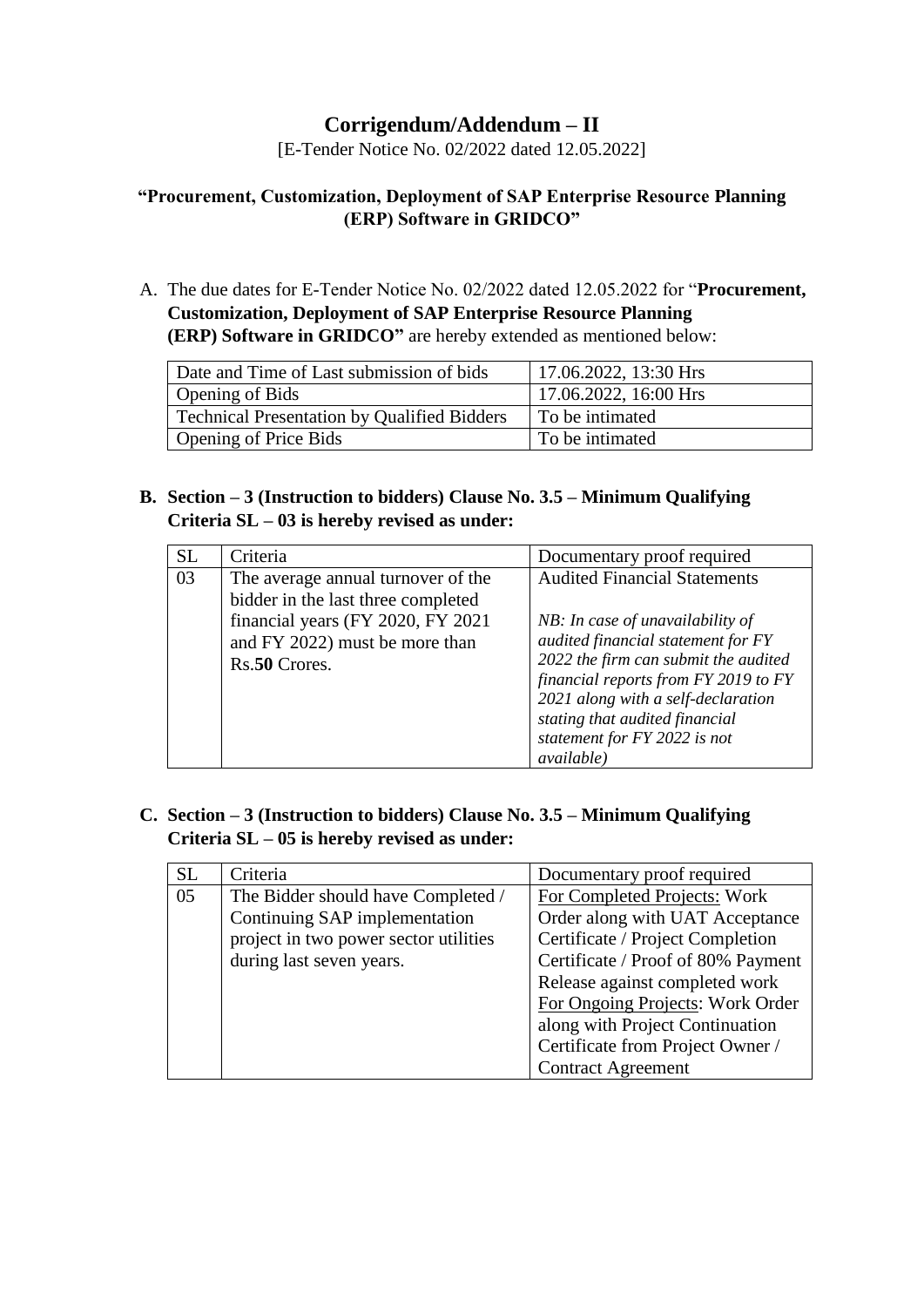# **D. Section – 3 (Instruction to bidders) Clause No. 3.5 – Minimum Qualifying Criteria SL – 08 is hereby revised as under:**

|    | Criteria                            | Documentary proof required       |
|----|-------------------------------------|----------------------------------|
| 08 | The Bidder should have at least 100 | Statement containing Name and PF |
|    | full time SAP consultants           | numbers of SAP consultants duly  |
|    |                                     | certified by head of HR.         |

# **E. Section – 3 (Instruction to bidders) Clause No. 3.5 – Minimum Qualifying Criteria SL – 09 is hereby revised as under:**

| <b>SL</b> | Criteria                             | Documentary proof required     |
|-----------|--------------------------------------|--------------------------------|
| 09        | The Bidder should not be blacklisted | Self-Certificate signed by     |
|           | by any Central / State Government    | Company Secretary / Authorised |
|           | Ministry in last two years.          | Signatory of Bidder            |

# **F. Section – 5 (Bid Format & Evaluation Process) Clause 5.4 (Technical Scoring Pattern) is hereby revised as under:**

| #   | <b>Items</b>                                                                                                                                                                                  | <b>Criteria</b>                      | <b>Points</b> |
|-----|-----------------------------------------------------------------------------------------------------------------------------------------------------------------------------------------------|--------------------------------------|---------------|
|     | $(a)$ Average Annual Turnover in last three completed financial-<br>years ending on 31-Mar-2020, 31-Mar-2020 & 31-Mar-<br>2021 from Software Development & related Consultancy                | $\geq 50$ Crore                      | 05            |
|     | business only.                                                                                                                                                                                | For each 50<br>Cr there on           | 01            |
|     | Must submit Audited Financial Statement Certified by<br>Chartered Accountant as a proof of annual turnover<br>stated above from Software-<br>Development & related Consultancy business only. | Maximum<br>Points                    | 10            |
|     | Turnover should not include supply or installation or                                                                                                                                         |                                      |               |
|     | maintenance of any Hardware or Base Software.                                                                                                                                                 |                                      |               |
|     | *In case of unavailability of audited financial statement for<br>FY 2022 the firm can submit the audited financial reports<br>from FY 2019 to FY 2021.                                        |                                      |               |
| (b) | Resource Strength - SAP Certified/Trained professionals<br>in regular payroll with the Company                                                                                                | $\geq 100$                           | 10            |
|     | Statement containing Name and PF numbers of SAP<br>consultants duly certified by head of HR to be submitted as<br>documentary proof.                                                          | For each 20<br>Resources there<br>on | 01            |
|     |                                                                                                                                                                                               | <b>Maximum Points</b>                | 20            |
|     |                                                                                                                                                                                               | $\geq 3$ Cr                          | 10            |
|     | $(c)$ Bidder should have successfully implemented similar SAP<br>projects in a time-bound manner in Govt.                                                                                     | For every 1 Cr                       | 01            |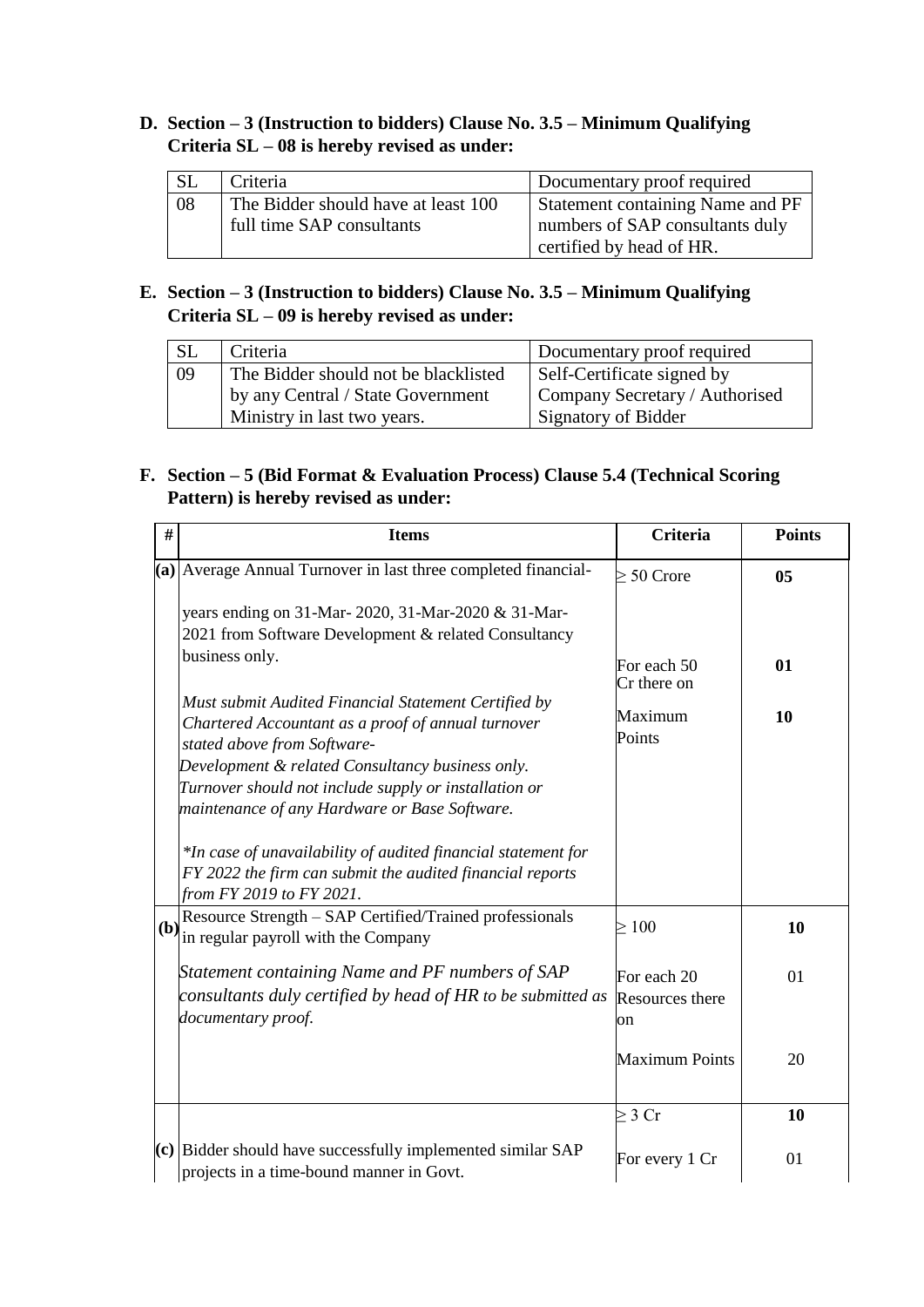| Organization/State PSU/Central PSU/Large Corporate<br>House having turnover more than 500 Cr with a minimum<br>contract value of Rs. 3 Cr.<br>(Project completion certificate along with work order/LOA<br>copy/80% payment released proof to be submitted to verify the<br><i>project value</i> )<br>*Project value (in Cr) to be considered for scoring                                                                                                        | thereon<br><b>Maximum Points</b>                  | 20 |
|------------------------------------------------------------------------------------------------------------------------------------------------------------------------------------------------------------------------------------------------------------------------------------------------------------------------------------------------------------------------------------------------------------------------------------------------------------------|---------------------------------------------------|----|
| (d) Quality of Resource<br>$\mathbf{i}$ .<br><b>Project Manager</b> (CV for resource of project<br>manager for End-to-end SAP project, from<br>inception to Go-Live with past experience)<br>ii.<br>Functional Module Leads (CV for resource of<br>functional leads for HCM, MM, SD, FICO<br>Modules with past experience)<br>(CV to be signed by head of HR department)<br>*Evaluation will be done by a committee based on project<br>experience and Interview | 2.5 Marks for<br>each CV.<br>Maximum 10<br>Marks. | 10 |
| (e) Bidder has successfully implemented / Continuing<br>implementation two SAP projects in large power sector<br>companies during last seven years.                                                                                                                                                                                                                                                                                                              | $\geq$ 2 Projects                                 | 10 |
| (For Completed Projects: Work Order along with UAT<br>Acceptance Certificate / Project Completion Certificate / Proof<br>of 80% Payment Release against completed work                                                                                                                                                                                                                                                                                           | For each project<br>above two<br>numbers          | 02 |
| For Ongoing Projects: Work Order along with Project<br>Continuation Certificate from Project Owner / Contract<br>Agreement)<br>*Number of projects shall be considered for scoring                                                                                                                                                                                                                                                                               | <b>Maximum Points</b>                             | 20 |
| (f) Technical Presentation (30 Minutes)                                                                                                                                                                                                                                                                                                                                                                                                                          |                                                   | 20 |
| The bidder will have to give a detailed presentation highlighting:<br>Work Plan, Approach & Methodology.<br>a)<br>b) Domain Knowledge including finance and power sector.<br>c) Understanding of software solution's features in<br>detail.<br>Understanding of solution's fit to client<br>d)<br>requirements.<br>Domain Knowledge about trading of power.<br>e)                                                                                                |                                                   |    |